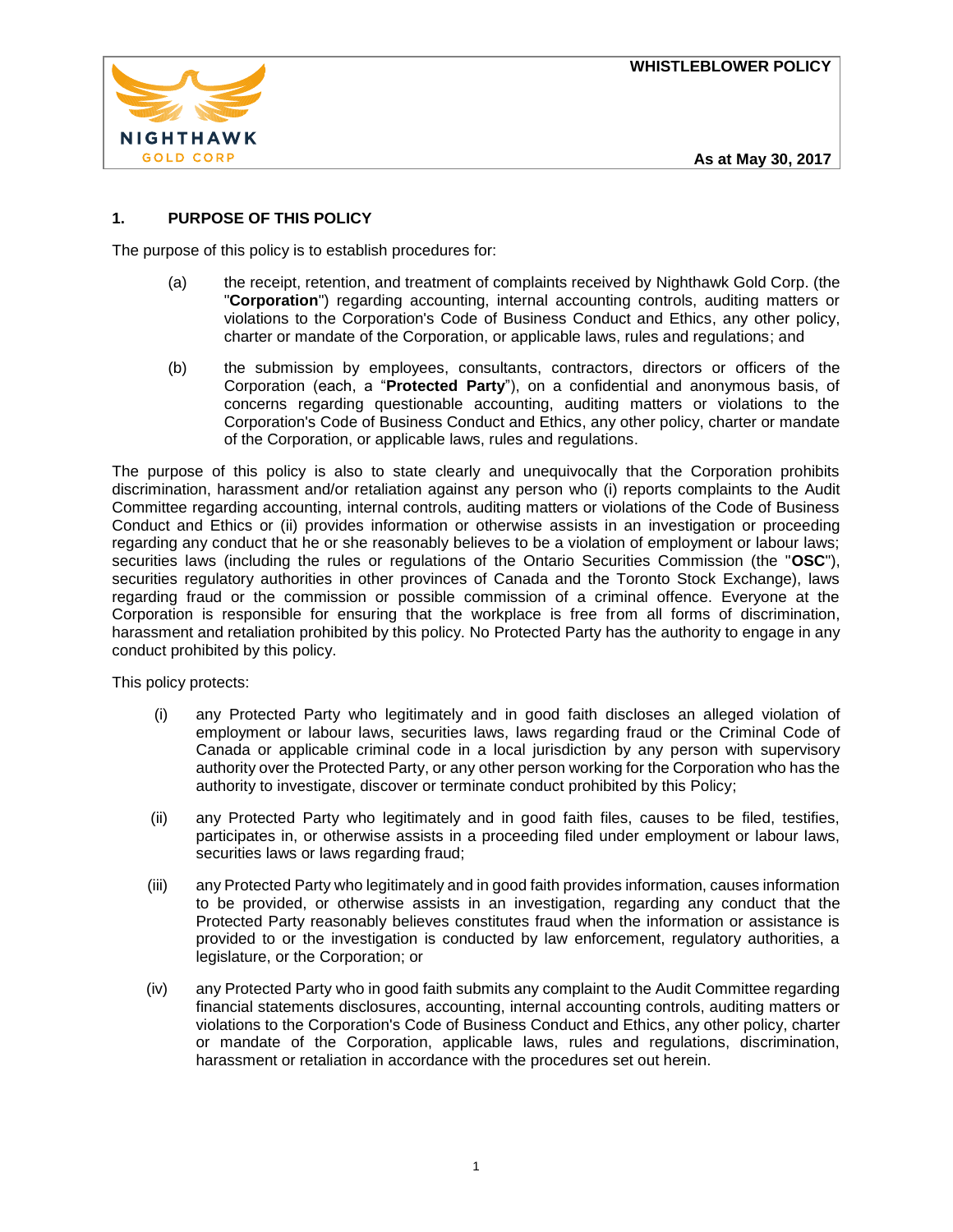If a Protected Party legitimately and in good faith makes a complaint regarding any of the activities listed above, the Corporation will not discharge, demote, suspend, threaten, harass or otherwise discriminate or retaliate against him or her in the terms or conditions of employment or provision of services because of that activity. However, since such allegation of impropriety may result in serious personal repercussions for the target person or entity, the Protected Party making the allegation of impropriety should have reasonable and probable grounds before reporting such impropriety and should undertake such reporting in good faith, for the best interests of the Corporation and not for personal gain or motivation.

## **2. COMPLAINT PROCEDURES**

- (a) Any Protected Party who legitimately and in good faith believes that he or she may have been the subject of prohibited discrimination, harassment and/or retaliation or is aware of any conduct that may be prohibited by this policy is strongly encouraged to report such belief to the Chairman of the Audit Committee. Any Protected Party who receives such a complaint or witnesses any conduct that he or she legitimately and in good faith believes may be prohibited by this policy must immediately notify his or her supervisor and/or the Chairman of the Audit Committee of the Corporation. Such concerns and/or complaints may be communicated anonymously if desired.
- (b) Upon receiving a complaint, the Audit Committee will promptly conduct a thorough investigation. The Audit Committee shall notify the Board of Directors and the Chief Executive Officer of such investigations. It is the obligation of all Protected Parties to cooperate in such investigation. Those responsible for the investigation will maintain the confidentiality of the allegations of the complaint and the identity of the persons involved, subject to the need to conduct a full and impartial investigation, remedy any violations of the Corporation's policies, or monitor compliance with or administer the Corporation's policies.
- (c) The investigation will generally include, but will not be limited to, discussion with the complainant (unless the complaint was submitted on an anonymous basis), the party against whom allegations have been made, and witnesses, as deemed appropriate.
- (d) In the event an investigation establishes that a a person has engaged in conduct or actions constituting a violation of the Corporation's Code of Business Conduct and Ethics, any other policy, charter or mandate of the Corporation, applicable laws, rules or regulations; discrimination; harassment and/or retaliation in violation of this policy, the Corporation will take immediate and appropriate corrective action up to and including termination of the person's employment, provision of services, position as an officer of the Corproation, or in the case of a director, a request for the director's resignation.
- (e) In the event that the investigation reveals that the complaint was frivolously made, or undertaken for improper motives, made in bad faith or without a reasonable and probable basis, that complainant's supervisor will take whatever disciplinary action may be appropriate in the circumstances.

## **3. AUDIT COMMITTEE PROCEDURES**

The Audit Committee has adopted the following procedures:

- (a) Management of the Corporation shall promptly forward to the Audit Committee any complaints that it has received regarding financial statement disclosures, accounting, internal accounting controls or auditing matters.
- (b) Any Protected Party may submit, on a confidential or anonymous basis if the Protected Party so desires, any concerns regarding financial statement disclosures, accounting, internal accounting controls, auditing matters or violations of the Corporation's Code of